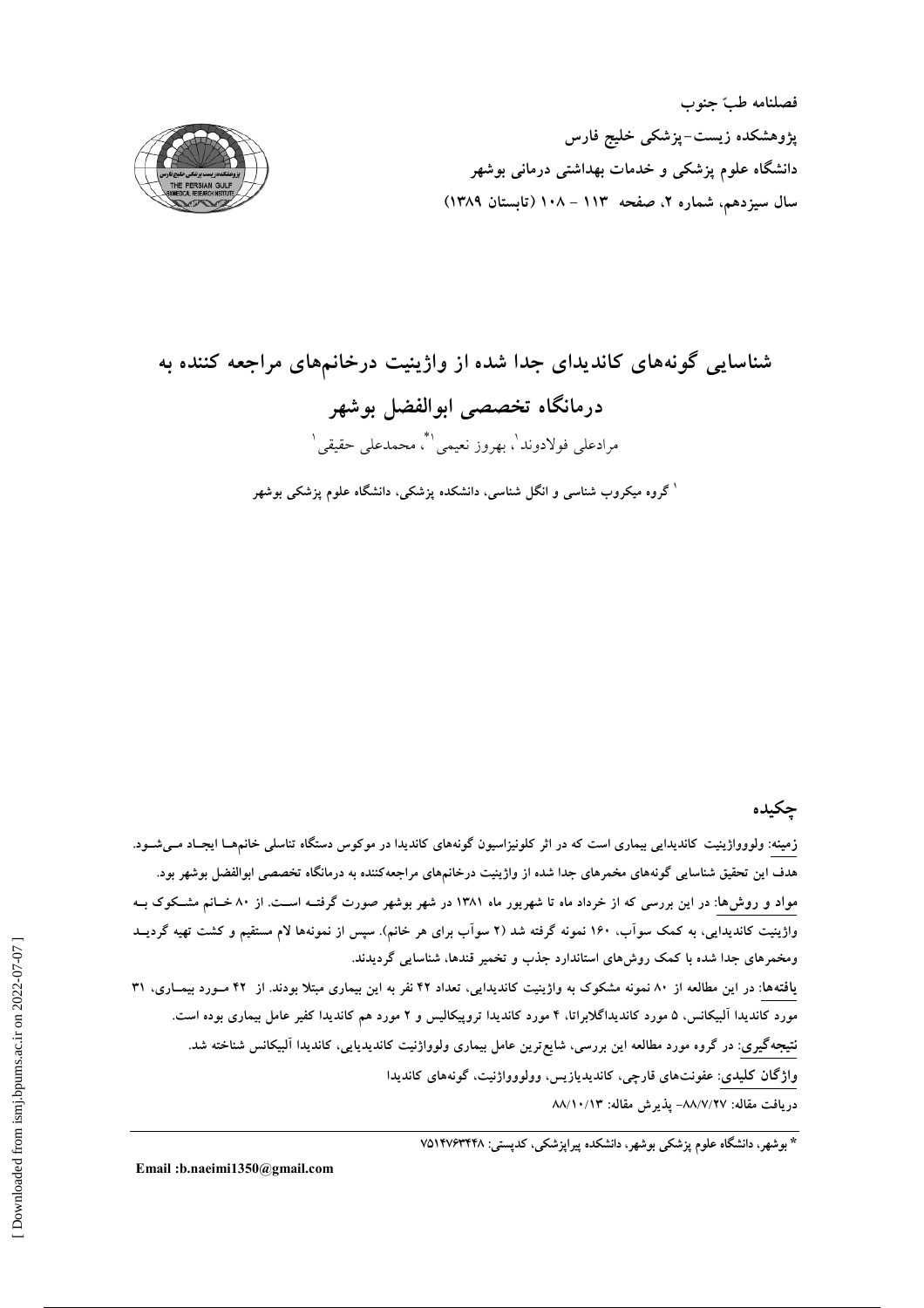واژینیت کاندیدایی، علاوه بر علائم بالینی و بررسی رنگ ترشحات، تشخیص آزمایشگاهی نیز برای درمان صحيح لازم است. تشخيص آزمايشگاهي شامل آزمایش مستقیم ترشحات واژن به کمک پتاس و اندازهگیری PH ترشحات است (۶). با توجه به این مسأله که تاکنون آمار رسمی مبنی بر نوع گونههای بیماریزای مخمری عامل واژینیت قارچی در بوشهر ارائه نشده، بر آن شدیم تحقیقی در این زمینه طراحی کرده تا گونههای مؤثر در بیماری را شناسایی کنیم.

# مواد و روش کار

این مطالعه از نوع توصیفی بوده و پس از تصویب در کمیته اخلاق دانشگاه علوم پزشکی بوشهر و كسب رضايت از بيماران انجام گرديد. جمعيت هدف در این پژوهش خانمهای بیمار مراجعه کننده به درمانگاه زنان تخصصی ابوالفضل (ع) شهر بوشهر بودند. در این تحقیق از تمام بیماران دارای علامت واژینیت کاندیدایی نمونه گرفته شد. نمونههای مشکوک به واژینیت کاندیدایی ارسال شده به آزمایشگاه که آزمایش مستقیم و کشت آنها منفی بود، حذف شدند و در نهایت ۸۰ نمونه مثبت ثبت و تعیین گونه گردید.

نمونه گیری به کمک دو سواب استریل از هر بیمار انجام شد. یکی از سوابها جهت انجام آزمایش کشت، در لوله حاوی ۰/۵ سی سی نرمال سایلین استریل به آزمایشگاه انتقال داده شد و از سوآب دیگر گسترش تهیه گردید. پس از خشک شدن و جمع آوری، لامها به آزمایشگاه قارچ شناسی دانشگاه علوم پزشکی بوشهر منتقل شد. در آزمایشگاه، لام-

#### مقدمه

عفونتهای میکروبی واژن توسط باکتری، تک یاخته و قارچ ایجاد میشوند. مهمترین جنسی که در بین قارچها این بیماری را ایجاد میکند، جنس کاندیدا است. از بین گونههای کاندیدا، مهمترین گونه، كانديدا آلبيكانس' است، اما علاوه بر اين گونه، گونههای دیگر هم این بیماری را ایجاد میکنند (۱ و ۲). در بین گونههای غیر آلبیکانس، موارد ناشی از کاندیدا گلابراتا<sup>۲</sup> در حال افزایش است. این گونه باعث ايجاد واژينيت كانديدايي مزمن و مقاوم به دارو مي شود (٣).

علامتهای واژینیت کاندیدایی شامل خارش شدید، ترشحهای زرد شیری رنگ و غلیظ و غشای کاذب سفید خاکستری در سطح مخاط واژن هستند. ضايعهها ممكن است بهصورت واكنش حساسيتى با اریتم خفیف و یا شدید همراه باشند. عوامل مساعد کننده واژینیت کاندیدایی شامل بارداری، دیابت و مصرف آنتی بیوتیکهای وسیع الطیف و قرصهای ضد بارداری میباشند. بیماری در زمان بارداری بسیار شایع بوده و در سه ماه آخر حاملگی شایع تر است. این بیماری در نقاط مختلف جغرافیایی دیده میشود؛ ولی شیوع بیماری در مناطق گرم و مرطوب بیشتر است (۴).

شناسایی گونه کاندیدا آلبیکانس از طریق تولید لوله زایا<sup>۳</sup> و تولید کلامیدیوکونیدی<sup>،</sup> درمحیط کورن میل آگار<sup>ه</sup> انجام میگیرد و گونههای غیر آلبیکانس کاندیدا و سایر مخمرها به کمک آزمایشهای جذب و تخمیر قندها<sup>7</sup> شناسای<sub>ی</sub> میشوند (۱ و ۵). در

<sup>1</sup>Candida albicans

<sup>4</sup>Chlamidioconidia

<sup>&</sup>lt;sup>2</sup>Candida glabrata <sup>3</sup>Germ Tube

<sup>&</sup>lt;sup>5</sup>Corn Meal Agar

<sup>&</sup>lt;sup>6</sup>Assemilation & Fermentation of Carbohydarate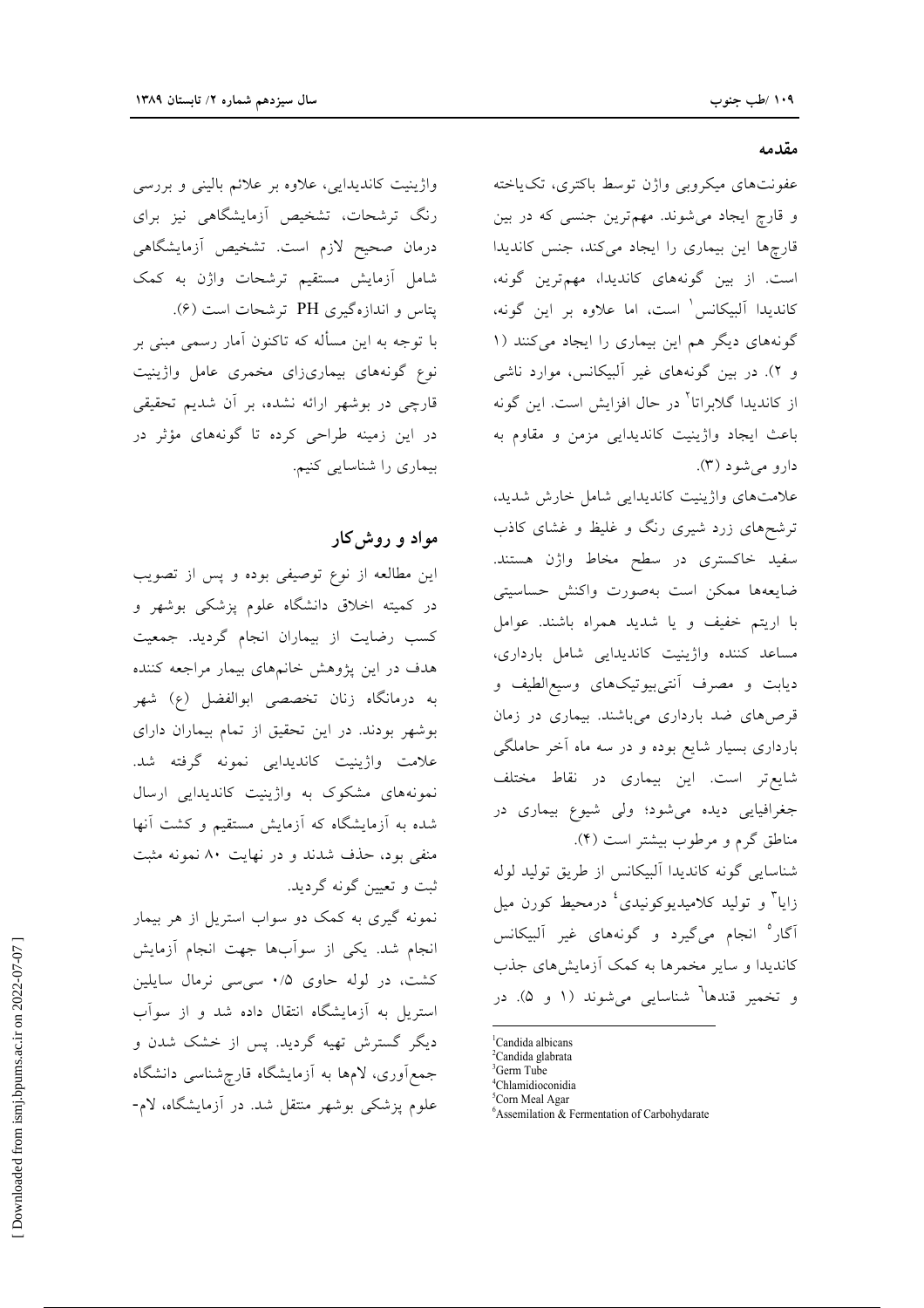های ارسالی از بیماران توسط پتاس ۱۰ درصد شفاف گشته و از نظر وجود عناصر قارچی مثل داشتن یا نداشتن مخمر هایفهای کاذب<sup>۷</sup> و یا حقیقی مورد بررسی میکروسکوپی قرار گرفتند. سواَبهای ارسالی به اَزمایشگاه سریعاً در محیطهای کشت سابوروگلوکزاگار^ در حرارتهای ۲۵ و ۳۷ درجه سانتی گراد به مدت ۲۴ تا ۴۸ ساعت كشت داده شدند. يس از رشد و تهيه كشت خالص از مخمرها با استفاده از جداول استاندارد بیوشیمیایی و آزمایشهای تولید لوله زایا، تولید کلامیدوکونیدی در محیط کورن میل آگار و جذب و تخمير قندها، جنس و گونه آنها شناسايي گر ديدند.

#### بافتهها

در این بررسی از ۸۰ خانم مشکوک به واژینیت کاندیدایی، تعداد ۴۲ نفر از منظر کشت و تستهای آزمایشگاهی به این بیماری مبتلا بودند (۵۱/۲ درصد). در آزمایش مستقیم با پتاس در ۹ مورد تنها مخمر، در ۸ مورد مخمر و هایف حقیقی و در۲۵ مورد مخمر و هايف كاذب مشاهده شدند. نتايج كشت و آزمایشهای بیوشیمیایی در مقایسه با جداول استاندارد نشان می دهند که در ۴۲ مورد بیماری، ۳۱ مورد (۸۷/۳ درصد) كانديدا آلبيكانس، ۵ مورد (۱۱/۹ درصد) کاندیداگلابراتا، ۴ مورد (۹/۵ درصد) کاندیدا تروییکالیس ْ و ۲ مورد (۴/۸ درصد) هم کاندیدا كفير `` عامل بيماري بودهاند (جدول شماره ۱).

7 Pseudohyphae

جدول ۱) فراوانی گونههای کاندیدایی عامل بیماری کاندیدیازیس در زنان مراجعهکننده به مركز درماني حضرت ابوالفضل(ع) بوشهر

| . .<br>└ ∽    |       |                    |
|---------------|-------|--------------------|
| درصد          | تعداد | فراواني<br>گو نه   |
| $VT/\Lambda'$ | ٣١    | كانديدا آلييكانس   |
| 11/9%         | ٥     | كانديدا گلابراتا   |
| 9/0'.         | ٤     | كانديدا تروپيكاليس |
| $2/\lambda$ % | ۲     | كانديدا كفير       |
| $\cdots$      | ٤٢    |                    |

### بحث

کاندیدیازیس متنوعترین بیماری قارچی است. این بیماری در قسمتهای مختلف بدن از جمله پوست، ناخن، دهان، دستگاه گوارشی، دستگاه تنفسی، دستگاه تناسلی و ارگانهای دیگر بدن ایجاد می شود. مهم ترین عامل این بیماری ک.آلبیکانس است. این گونه عامل میلیونها مورد از بیماری کاندیدیازیس بهویژه ولوواژینیت است. ۹۰ درصد از عفونتهای عمقی مخمري هم توسط اين گونه ايجاد مي شوند (١ و ۵). هر چند ک.آلبیکانس مهمترین عامل بیماریهای کاندیدیازیس است؛ ولی دیگر گونههای جنس کاندیدا هم می توانند در ایجاد این بیماریها دخالت داشته باشند. بررسیهای متعددی در ایران پیرامون عوامل ايجاد كننده بيمارىهاى كانديديازيس انجام شدهاند. در تحقیقی که توسط خدمتی صورت گرفته است، مهم ترین گونه بیماریزا ک.آلبیکانس شناخته شده است. این گونه از نمونههای واژن، پوست، ترشحات دهان، سینوس و مایع مغزی– نخاعی جدا شده است (۷). در مطالعه انجام شده توسط يحيى پور در بیمارستان مرکز طبی کودکان تهران، از ۳۲ کودک مبتلا شایع ترین عامل بیماری ک.آلبیکانس و بعد از آن ک. تروپيکاليس بود (۸).

<sup>&</sup>lt;sup>8</sup>Sabourauds glucose agar

<sup>&</sup>lt;sup>9</sup> Candida.tropicalis<br><sup>10</sup>Candida.kefyer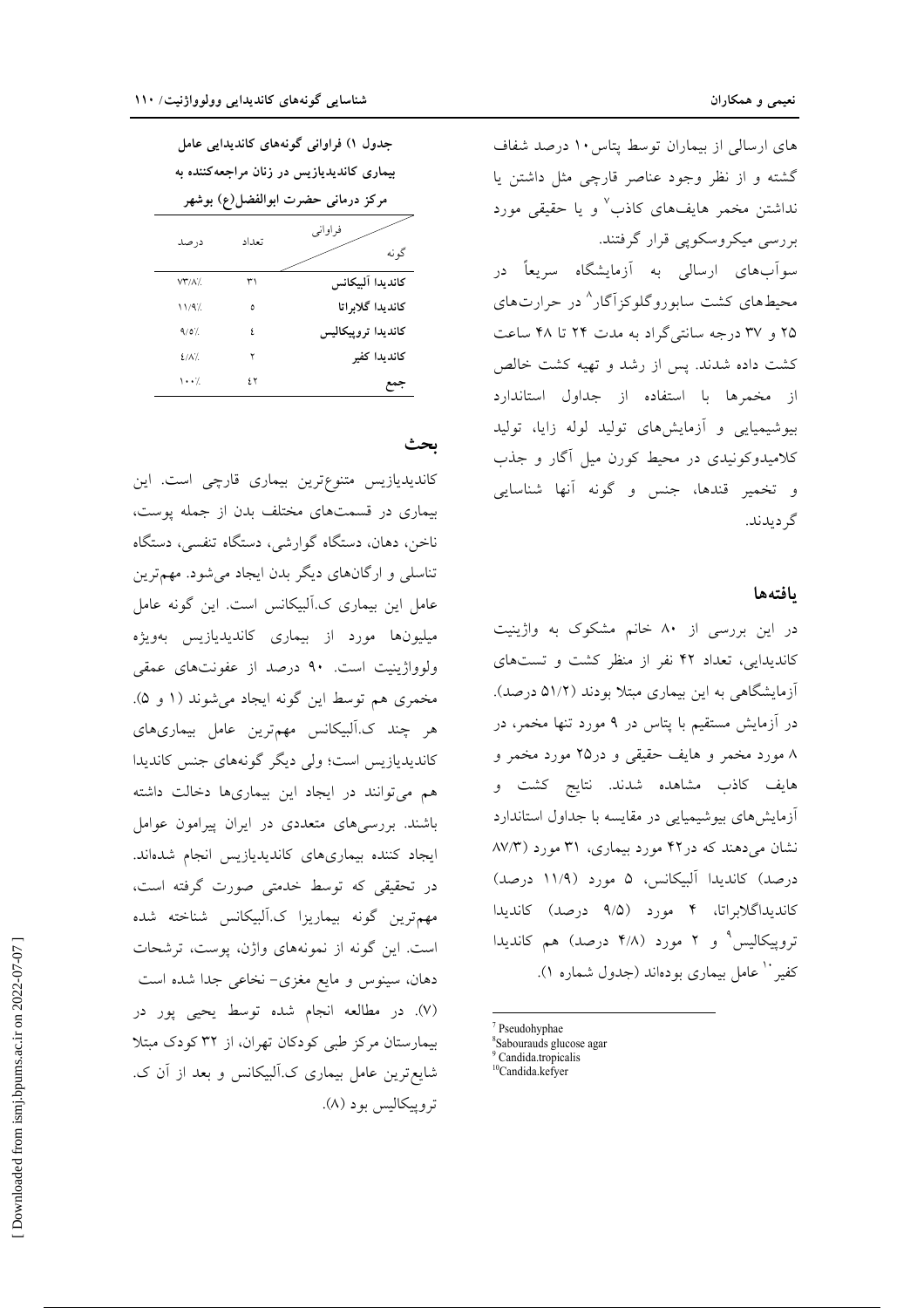گونههای کاندیدا در دستگاه گوارشی هم بیماری ایجاد می کنند. مهربانی در بررسی خود مشخص کرده که از ۳۰۰ بیمار با عوارض گوارشی، ۳۰ بیمار به انواع مخمر مبتلا بودهاند که ک.آلبیکانس در ۲۶ مورد، ک.کروزهای'' یک مورد و ک. تروپیکالیس هم یک مورد جدا شدهاند (۹). در تحقیق انجام شده توسط امیدی نیا در نمونههای نازوفارینکس بیماران مبتلا به آنژین عفونی مشخص شده که ک.آلبیکانس، ک.استلاتوئیده<sup>۱۲</sup>، ک.کروزهای و ک.گلابراتا از بیشترین فراواني برخوردار هستند (١٠).

اما یکی از شایع ترین شکلهای کاندیدیازیس درگیری دستگاه تناسلی در خانمها است. ولووواژینیت کاندیدایی بیماری است که توسط رشد غیرطبیعی مخمرها در موکوس دستگاه تناسلی خانمها ایجاد می شود و بهطور قابل ملاحظهای در سال های اخیر افزایش پیدا کرده است. حدود ۷۵ درصد خانمهای بالغ حداقل یکبار در طول زندگی خود به این بیماری مبتلا می شوند که در این میان حدود ۴۰ تا ۵۰ درصد از آنها چندین بار به این بیماری دچار شده و ۵ درصد هم فرم عود كننده را تجربه مي كنند (١١).

ولوواژینیت کاندیدایی چالشی در تشخیص و درمان محسوب میشود. اولین قدم در اثبات بیماری تشخیص بالینی و پرهیز از تجربه گرایی است (١٢). کشت قارچ ارزش بالایی جهت تشخیص بیماری و به کارگیری درمان مناسب دارد (١٣). کشت نمونه بالینی سبب می شود گونههای غیرآلبیکانس شناسایی شوند. این گونهها باعث بروز شمار قابل توجهی واژینیت کاندیدایی مزمن میشوند که به فلوکونازول مقاوم هستند (١٣). موارد واژينيت قارچي علامت دار توسط گونههای غیرآلبیکانس در حال افزایش است به نحوی

که در سال ۱۹۸۸، ۹/۹ درصد از موارد واژینیت قارچی توسط گونههای غیرآلبیکانس بوده، در حالی که در سال ۱۹۹۵ این رقم به ۱۷/۲درصد افزایش پیدا كرده است (١۴) و در بعضى تحقيقات اين مقدار به ۴۴ درصد هم میرسد (۱۵). در تحقیق ما گونههای غیرآلبیکانس عامل ۲۶ درصد موارد می باشند. در این تحقیق بیشترین موارد غیر آلبیکانسی مربوط به ک. گلابراتا است. این گونه باعث ایجاد واژینیت مزمن و مقاوم می شود، اگر چه تعداد گزارشها کم است ولی گزارشهایی مبنی بر افزایش شیوع مبتلایان به واژینیت ناشی از ک. گلابراتا در دست میباشد. کاندیدا گلابراتا به داروهای گروه آزول حساسیت کمتری دارد (۳). البته در بعضی از پژوهشها موارد غیرآلبیکانسی شایع تر از ک.آلبیکانس بودهاند که این تفاوت به دلیل نمونههای گرفته شده از قسمتهای مختلف بدن بوده است. در یک تحقیق در اثنای سالهای ۱۹۹۹ تا ۲۰۰۱ در آرژانتین، ۵۴/۹ درصد موارد کاندیدیازیس، مربوط به گونههای غیر آلبیکانس بوده است. در حالی که در همان تحقیق ۴۷/۴ درصد از موارد عفونت مجاری ادراری کاندیدا آلبیکانس بوده و در مرتبه بعد ک.گلابراتا و ک.تروییکالیس بوده است(۱۶).

بهطور کلی مهم ترین گونهای که باعث ایجاد ولوو-واژینیت کاندیدایی می شود ک.آلبیکانس است و گونههای دیگر به تناسب در مناطق جغرافیایی مختلف باعث بیماری می شوند. در تحقیق ما مهم ترین عامل بیماری ک.آلبیکانس با فراوانی ۷۳/۸ درصد میباشد و در مرتبههای بعدی ک. گلابراتا و ک.تروپیکالیس قرار دارند. در تحقیقهای دیگر هم مهمترین عامل بیماری کاندیدا آلبیکانس است. در بررسی حیدریان مشخص شده که مهمترین عامل ولوواژینیت ک.آلبیکانس است

<sup>&</sup>lt;sup>11</sup>Candida krusei

<sup>&</sup>lt;sup>12</sup>Candida stellatoidea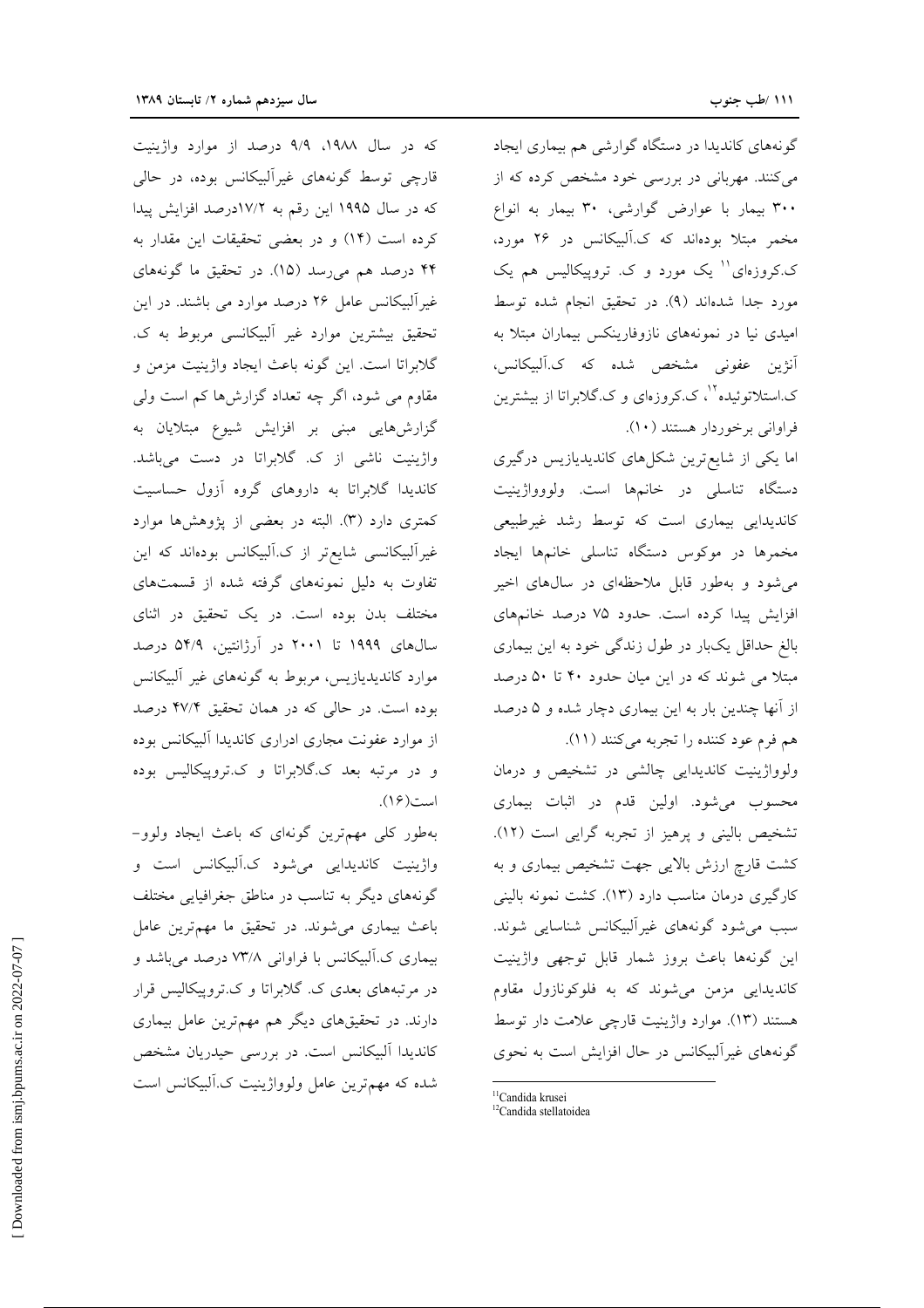ایتالیا نیز در یک بررسی طی سالهای ۱۹۹۸ تا ۲۰۰۱ مهم ترین عوامل بیماری به ترتیب اولویت ک.آلبیکانس، ک.گلابراتا، ک.پاراپسیلوزیس و ک.تروپیکالیس هستند(٢١). اين نتايج با تحقيقات انجام شده در كرواسي نيز همخواني دارند (٢٢). بهطور خلاصه، مطابق با سایر تحقیقات انجام شده در ایران و دنیا، مهمترین عامل بیماری در بوشهر ک.آلبیکانس است و در بین گونههای غیر آلبیکانس هم، ک.گلابراتا مهمترین عامل بیماری میباشد. در این مطالعه

بعضی از بیماران حاضر به همکاری نبودند و همچنین انتقال نمونهها به آزمایشگاه هم در بعضی موارد با مشکل مواجه مي شد. پيشنهاد مي شود چنين تحقيقاتي در ساير گروههای بیمار، بهخصوص افراد دیابتی نیز انجام شود تا ۔<br>آمار دقیقی در مورد گونههای کاندیدایی ایجاد کننده كانديديازيس در بوشهر بدست آيد.

#### **References:**

- 1. Aheran DG. Yeasts pathogenic for humans. In: Kurtzman CP, Fell JW, editors. The yeasts. A taxonomic study. 4th ed Amsterdam: Elsevier, 2000,9-12.
- 2. Mendoza M, Gonzalez I, Bellorin EJ, et al. Isolation, identification and serotyping of yeasts obtained from the vaginal fluid in patients with clinical vaginitis. Invest Clin 1999; 40: 25-36.
- 3.Sobel JD. Vulvovaginitis due to Candida glabrata. An emerging problem. Mycoses 1998; 41: 18-22.
- 4. Shadzi S. Medical mycology (Persian). 9th ed. Isfahan: univ Isfahan press, 2006, 44-59.
- 5. Khosravi A. Medical mycology (Persian). 2nd ed. Tehran: univ Tehran press, 2002, 133-42.
- 6. Egan ME, Lipsky MS. Diagnosis of Vaginitis. Am Fam Physican 2000; 162: 1095-104.
- 7.khedmati A. Identification and evaluation of drug sensitivity of candida species isolated from patients refereed to medical mycology center of Tehran University of medical sciences, school of public health (Persian). Thesis for Msc of medical mycology. School

(١٧). در تحقیق انجام شده توسط مرتضوی معلوم گرديده كه مهمترين عامل كانديديازيس گونه آلبیکانس و بعد از آن ک.گلابراتا است (۱۸). در مطالعه انجام شده در قزوین نشان داده شده که مهمترین عامل بیماری ک.آلبیکانس و در گونههای غیر ألبيكانسي مهمترين عامل، ك.گلابراتا است (١٩). بررسی های انجام شده در دنیا نیز نمایانگر این است ک.آلبيکانس شايع ترين عامل در ولوواژنيت کانديدايي است. در یک پژوهش در بلژیک مهمترین عامل بیماری ک.آلبیکانس، بافراوانی ۶۸/۳ درصد، گزارش .<br>شده و بهدنبال آن ک.گلابراتا و ک.تروییکالیس م باشند (۲۰). در یک تحقیق در برزیل هم مهمترین عامل ک.آلسکانس گزارش شده (۶۰ درصد) و در مرتبههای بعد ک.گلابراتا (۲۵/۷ درصد) و ک.یارایسیلوزیس<sup>۱۳</sup> (۵/۷ درصد) قرار دارند (۱۱). در

<sup>13</sup> Candida parapsilosis

Public Health, Tehran Univ Med Sci, 1384.

- 8. Yahyapoor M. evaluation of chronic mucocutaneous candidiasis in children with cellular immune deficiency (Persian). Thesis for Msc of medical mycology. School Public Health, Tehran Univ of Med Sci, 1370.
- 9. Mehrabani M. Evaluation of prevalence of candidiasis in patients refereed to shariati with gastric and duodenal hospital inflammation and ulcer (Persian). Thesis for Msc of medical mycology. School Public Health, Tehran Univ Med sci, 1380.
- 10. Omidinia A. study of fungal infections in patients with septic sore throat. (Persian). Thesis for Msc of medical mycology. School Public Health, Tehran Univ Med sci, 1367.
- 11. Lopes Consolaro ME, Aline Albertoni T, Shizue Yoshida C, et al. Correlation of Candida species and symptoms among patients with vulvovaginal candidiasis in Maringa, Parana, Brazil. Rev Iberoam Micol 2004; 21: 202-5.
- 12. Sobel JD. Vulvovaginitis. When Candida becomes a problem. Dermatol Clin 1998; 16: